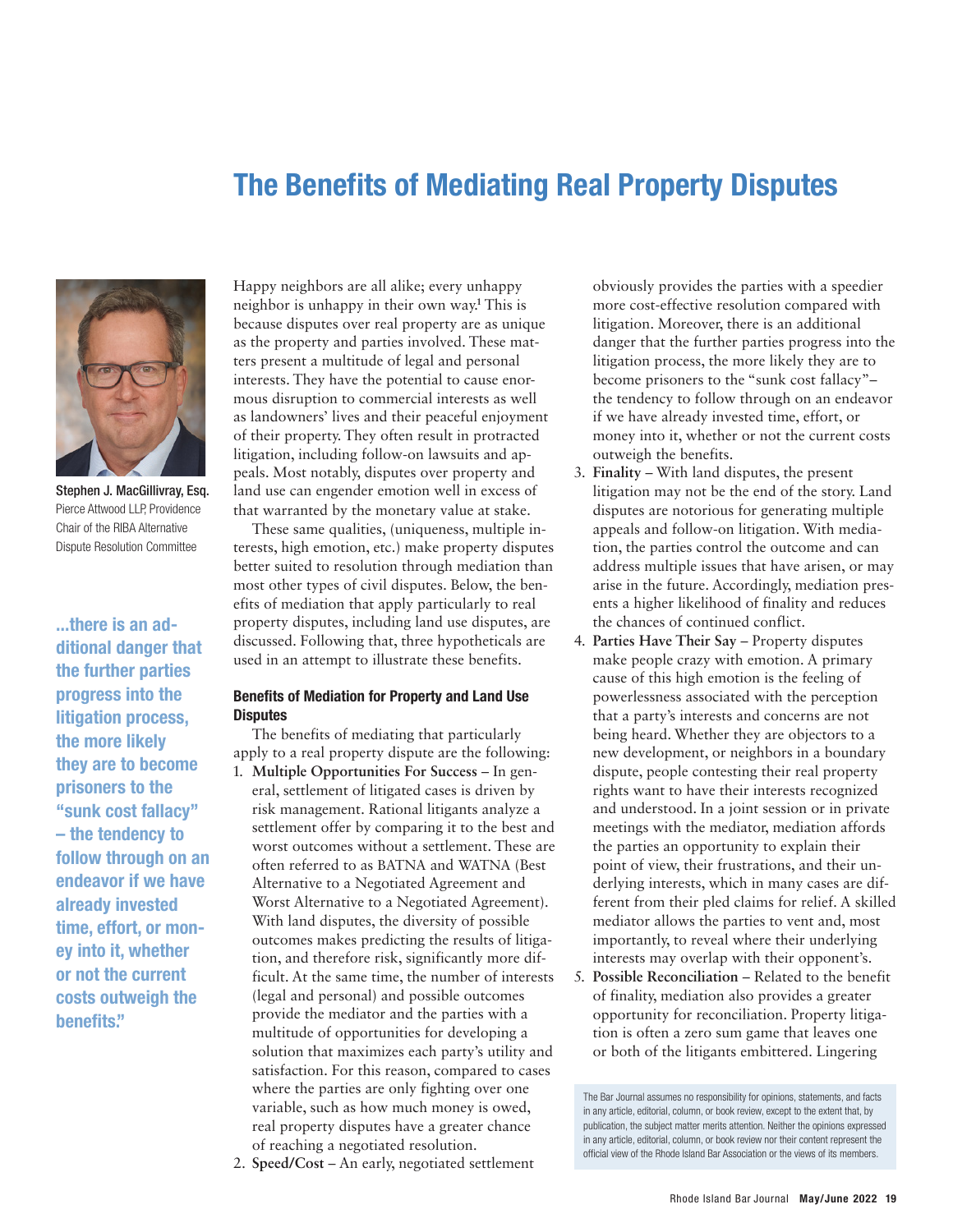# **FLORIDA [LEGAL ASSISTANCE](https://www.fl-estateplanning.com)**



Estate Planning Probate Administration Probate Litigation Elder Law Corporate Law Real Estate Closings

Marc J. Soss, Esquire

**(941) 928-0310 [mjs@fl-estateplanning.com](mailto:mjs@fl-estateplanning.com) [www.fl-estateplanning.com](https://www.fl-estateplanning.com)**

## IF YOU WANT TO PRACTICE LAW, WITHOUT WORRYING [ABOUT YOUR BUSINESS...](https://www.redcavelegal.com)

### YOU'RE IN LUCK.

As a Rhode Island Bar Association member benefit, Red Cave Consulting provides FREE business management consulting services for Rhode Island attorneys. Red Cave has consulted with 3000+ law firms in the past 10 years. Put our experience to work for you.



CALL: (617) 398-7181 [EMAIL: JARED@REDCAVELEGAL.COM](mailto:jared@redcavelegal.com)

Or visit th[e Bar website's Law Practice Management page to get started.](https://ribar.com/members-only-area/law-practice-management/)

animosity reduces future enjoyment of property or, in the case of commercial interests, can cause continued and potentially unprofitable ill-will.

#### Three Hypotheticals

These benefits become more apparent when considered in the context of three specific hypothetical property disputes discussed below: i) a boundary dispute, ii) a family jointly-owned property; and, iii) a land-use/permitting matter.

#### **I. The Boundary Dispute**

A New Owner from out of state buys a vacation home in a well-established neighborhood with an excellent view over his Neighbor's property. Armed with a Class I survey, he visits his Neighbor to inform her "in a neighborly way" that a portion of her driveway and screening plantings are actually on his side of the property line. New Owner tells Neighbor that he wants to install a wood fence on the property line, but that he wants Neighbor's consent and input first. Neighbor is shocked and tells New Owner that the trees and driveway have been there the entire eight years that she has owned the property and perhaps longer. Neighbor is angry that New Owner wants to change things that "have worked well for everyone for so long." She does not consent. New Neighbor says he will regrettably have to move ahead without her consent. Both hire attorneys. They exchange legal letters. New Owner files a quiet title action and Neighbor counters with statutory and common law claims based on prescriptive rights.

On the ground, a passive-aggressive border war of minor incursions and nasty looks ensues. In the courts, lawyers take discovery, file motions, and advise their clients that dispositive motions are unlikely to succeed. New Owner cannot understand how a court can ignore a Class I survey. Neighbor refuses to let the new part-time resident push her around destroying her access and diminishing her privacy in the process. Hearts harden.

**Litigation Outcome –** Neighbor cannot meet the evidentiary burden to establish prescriptive rights. The Court directs her to remove her plantings and a portion of her driveway. She complies but ceases to maintain her side of the boundary. She plants trees in the middle of her property that eventually obstruct New Owner's view.

**Mediation Outcome** – In mediation, the parties meet in joint session. Although tensions run high, both indicate a common interest in having marketable title and creating an attractive boundary line that provides a degree of privacy for both sides. New Owner expresses his desire to maintain his view and Neighbor needs a driveway. In separate sessions, the mediator explores these interests with each party. Various means for accommodating these interests including easements, licenses, exchange of land for money and others are discussed. The mediator assists each side in recognizing the legal hurdles they face and asks them what are their best and worst case scenarios absent settlement. In the end, the New Owner grants Neighbor an easement to accommodate her plantings and driveway. They split the cost of fence, the style and height of which is agreed upon. Neighbor grants New Owner a sight easement preserving the view corridor. Based on terms agreed upon in writing prior to leaving the mediator's office, the parties' attorneys work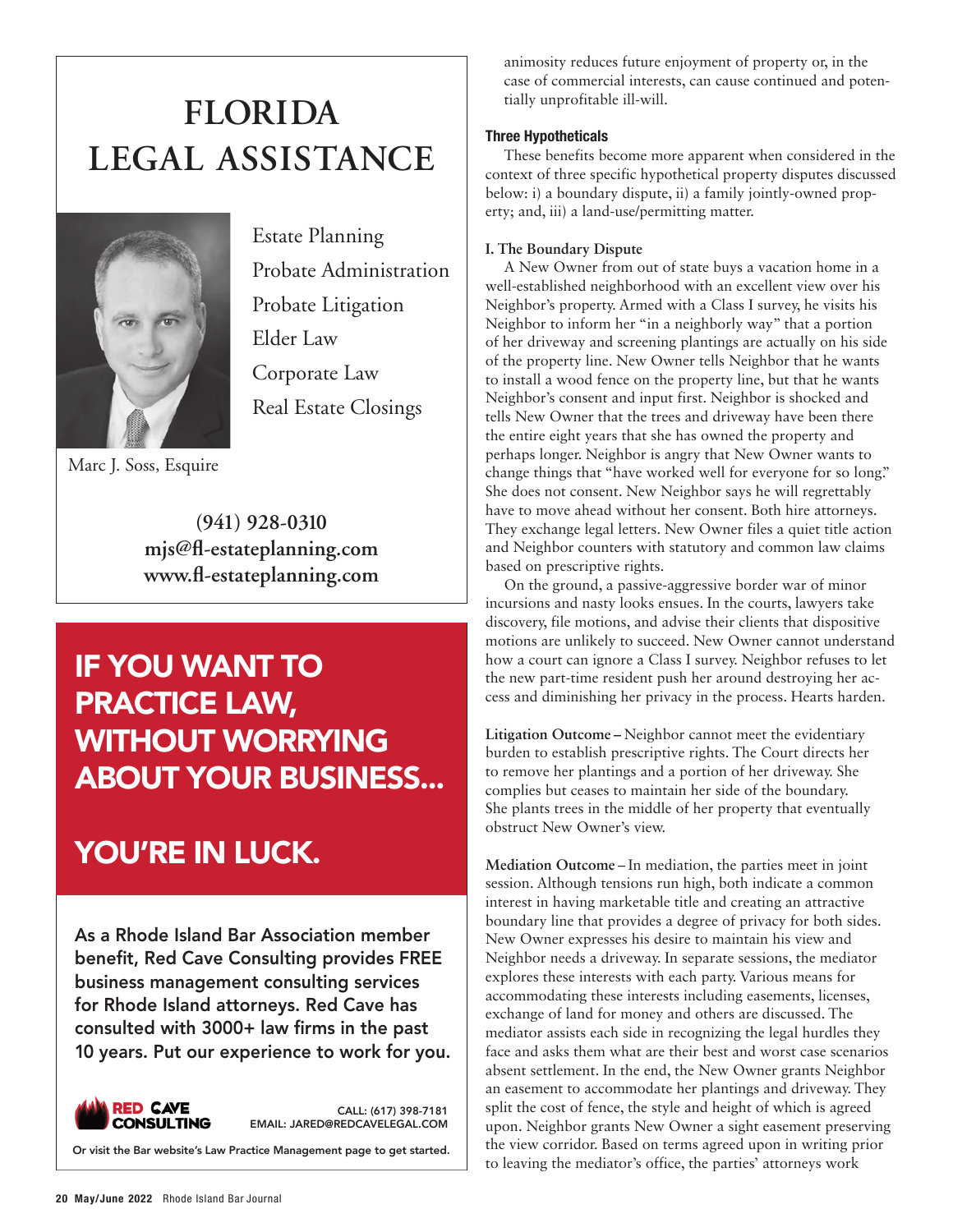together, with a title attorney and a surveyor, to finalize the settlement and address any future needs of both parties.

#### **II. Jointly-Owned Family Property**

Dad and Mom pass away leaving the family summer home (the "Big House") on two and one-half acres in an R40 zone to their three adult children (the "Children").**<sup>2</sup>** At first, the Children share the property, each taking a portion of the year, and often staying at the Big House together. A few years pass and the interests of the children begin to diverge.

Child One has moved to the town where the Big House is located. He spends much of the year "housesitting" the property and using his limited handy man skills to "maintain" the Big House. He does not have the resources to help pay for real estate taxes but he wants to keep the house and be compensated for his maintenance efforts by the other children.

Child Two has had a family, lives an hour away, and wants to keep the Big House and have all three Children contribute equally to taxes and the cost of a professional property manager. Child Two loves the Big House and wants everything to stay the same as Mom and Dad planned. Child Two hopes to pass the Big House on to her children someday.

Child Three also loves the Big House but has moved to a foreign city and has few opportunities to use it. He might be able to live with the status quo except that the benefits to him simply do not justify the ever-increasing costs. Worse, he is agitated by what he sees as Child One's abuse of the situation. He thinks it would be healthier for all involved if they all just bought their own vacation homes and he asks his siblings to consider selling the Big House.

The maintenance, arrangements for shared use and costs of ownership increasingly become sources of friction between the siblings. Conflict over the Big House becomes the norm. Child Three refuses to talk to Child One. Child Three asks to be bought out but the other Children cannot afford to do so. Child Three files an action for partition of the Big House property.

**Litigation Outcome** – Because it is in an R40 district, the Big House property cannot be subdivided into three parcels. The court must therefore order sale. Child One insists that they use his favorite local broker, that they market the Big House for at least a year prior to accepting an offer and that the offer must be at least three times the town's assessed value. Child Three wants to make costly cosmetic improvements prior to sale but also wants the Big House sold within three months while the market remains favorable. Motion practice ensues and eventually, after a year, the Big House is put on the market under the direction of a court-appointed Special Master and, several months later, it is sold. The Children now communicate only through attorneys.

**Mediation Outcome** – After two days of meeting together and separately with the mediator, the terms of a negotiated settlement are agreed upon. A small mortgage will be taken out on the property and one new lot created by subdivision. The new lot will be encumbered with several easements benefiting the Big House property. The money generated from the mortgage and sale of the new lot allows Child Three to be bought out at 1/3 of the appraised value with enough money left over to cover delayed maintenance. A property manager is hired and the Big

# RICHARD S. **HUMPHREY** LAW OFFICES

Richard S. Humphrey Christina Dzierzek

**DUI / Refusal Admiralty DUI / Serious Bodily Injury Personal Injury DUI / Death Resulting Construction Social Host Liability Municipal**

**401-624-6152** (OFFICE) **401-641-9187** (CELL) **richardhumphreylaw.com 3852 Main Road, Tiverton, RI 02878**



Anthony M. Gallone, Jr., Esq.

Timothy H. Olenn, Esq.

Ph: 561-912-0922

olenn@AlliantFL.com

1 Lincoln Place, 1900 Glades Rd, Suite #245 Boca Raton, FL 33431